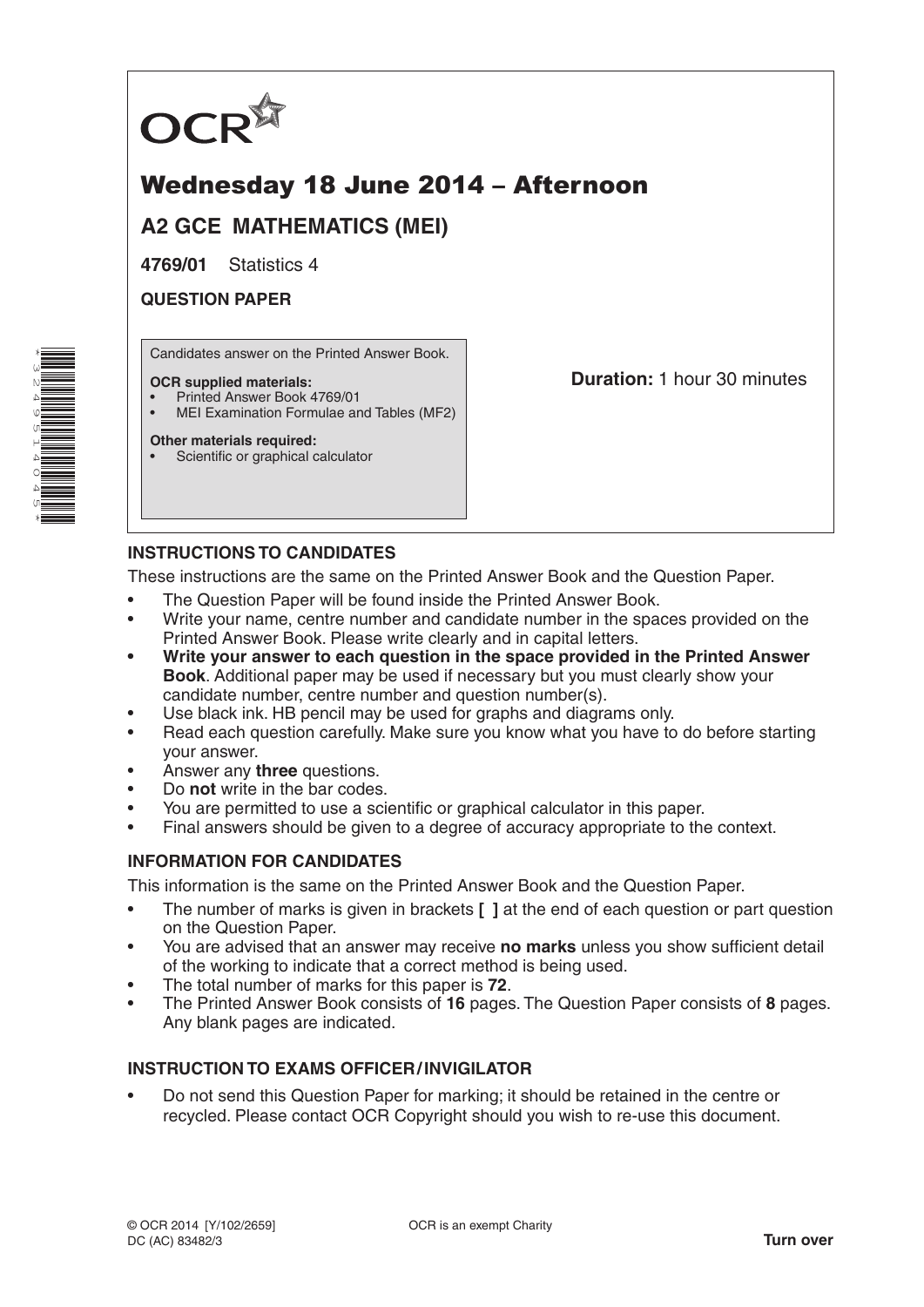#### *Option 1: Estimation*

**1**  $X_1, X_2, \ldots, X_n$  represent *n* independent observations on the random variable *X* with probability density function

$$
f(x) = \frac{\theta^3 x^2 e^{-\theta x}}{2}, \ \ x > 0,
$$

where  $\theta$  is an unknown parameter ( $\theta > 0$ ).  $\overline{X}$  denotes the sample mean of  $X_1, X_2, ..., X_n$ , ie  $\overline{X} = \frac{1}{n} \sum_{i=1}^{n} X_i$  $i = 1$ =  $\sum_{i=1}^n X_i$ .

- **(i)** Show that the maximum likelihood estimator of  $\theta$  is  $\hat{\theta} = \frac{3}{\overline{X}}$ . [9]
- **(ii)** Show that, in the case  $n = 1$ ,  $\hat{\theta}$  is a biased estimator of  $\theta$ . [8]
- **(iii)** For large *n*, the distribution of  $\hat{\theta}$  is well approximated by N( $\theta$ , H( $\theta$ )) where

$$
H(\theta) = \frac{1}{E\left(-\frac{d^2 \ln L}{d\theta^2}\right)}
$$

where L is the likelihood. Show that  $H(\theta) = \frac{\delta}{3n}$ where L is the likelihood. Show that  $H(\theta) = \frac{\theta^2}{3n}$ . For the case where  $n = 100$  and the value of  $\overline{X}$  is 5.0, evaluate  $\hat{\theta}$  and H( $\hat{\theta}$ ), and use these values to find an approximate 95% confidence interval for  $\theta$ . [7]

*n*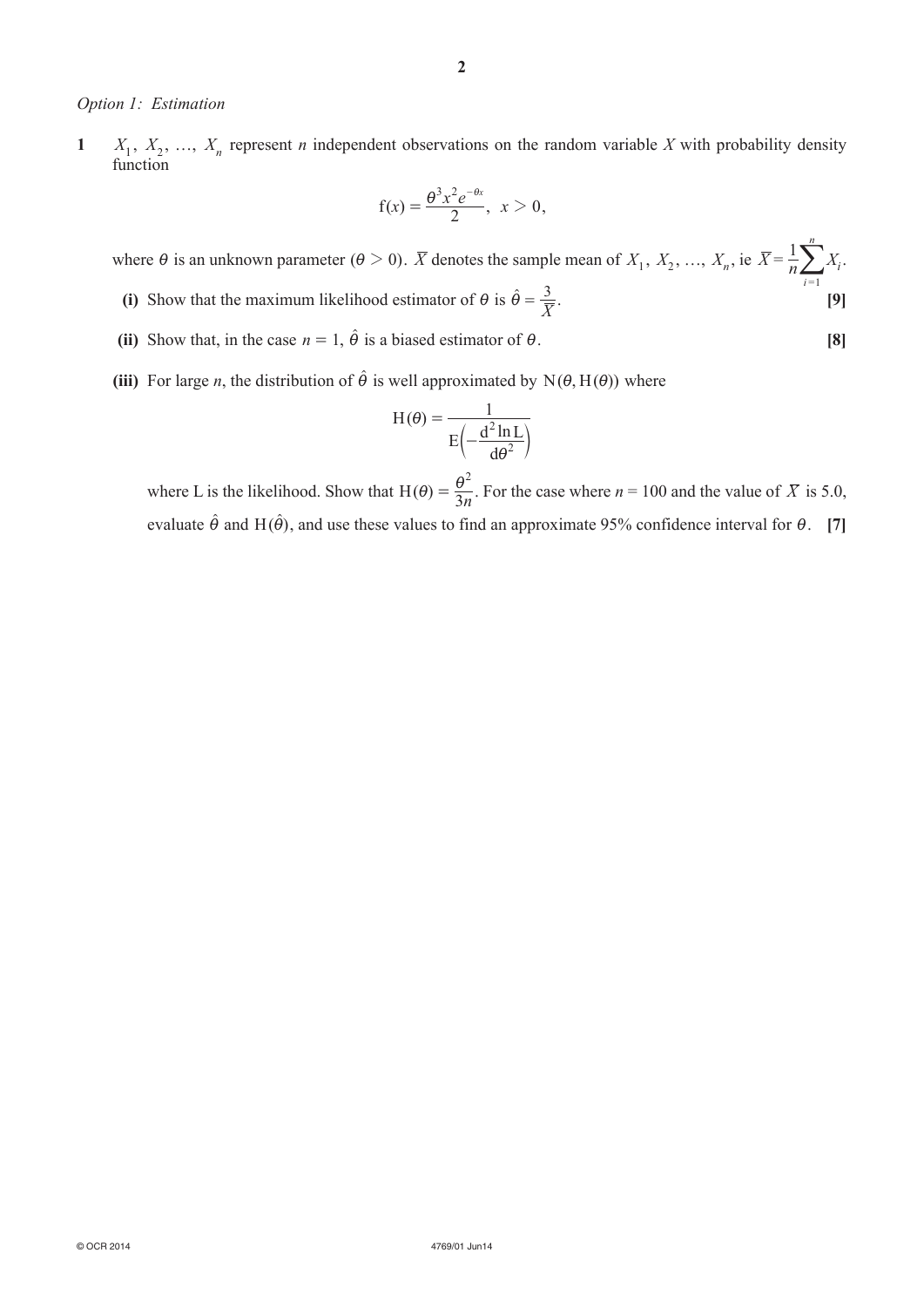#### *Option 2: Generating Functions*

**2** (i) The probability density function of the random variable *X* is

$$
f(x) = \frac{x^{k-1}e^{-x/\phi}}{\phi^k(k-1)!}, \ \ x > 0,
$$

where *k* is a known positive integer and  $\phi$  is an unknown parameter ( $\phi > 0$ ). Show that the moment generating function (mgf) of *X* is

$$
M_X(\theta) = (1 - \phi \theta)^{-k}
$$
 for  $\theta < \frac{1}{\phi}$ . [12]

- **(ii)** Write down the mgf of the random variable  $W = \sum_i X_i$ *i n* 1 =  $\sum_{i=1}^{n} X_i$  where  $X_1, X_2, ..., X_n$  are independent random variables each with the same distribution as  $X$ . **[1]**
- **(iii)** Write down the mgf of the random variable  $Y = \frac{2W}{\phi}$ . Given that the mgf of the random variable *V* having the  $\chi^2_m$  distribution is  $M_V(\theta) = (1 - 2\theta)^{-m/2}$  (for  $\theta \le \frac{1}{2}$ ), deduce the distribution of *Y*. [3]
- **(iv)** Deduce that  $P\left(l < \frac{2W}{\phi} < u\right) = 0.95$  where *l* and *u* are the lower and upper  $2\frac{1}{2}\%$  points of the  $\chi^2_{2nk}$  distribution. Hence deduce that a 95% confidence interval for  $\phi$  is given by  $\left(\frac{2w}{u},\right)$  $\left(\frac{2w}{u}, \frac{2w}{l}\right)$  where *w* is an observation on the random variable *W*. **[2]**
	- **(v)** For the case  $k = 2$  and  $n = 10$ , use percentage points of the  $\chi^2$  distribution to write down, in terms of *w*, an expression for a 95% confidence interval for  $\phi$ . By considering the mgf of *W*, find in terms of  $\phi$  the expected length of this interval. **[6]**  $\phi$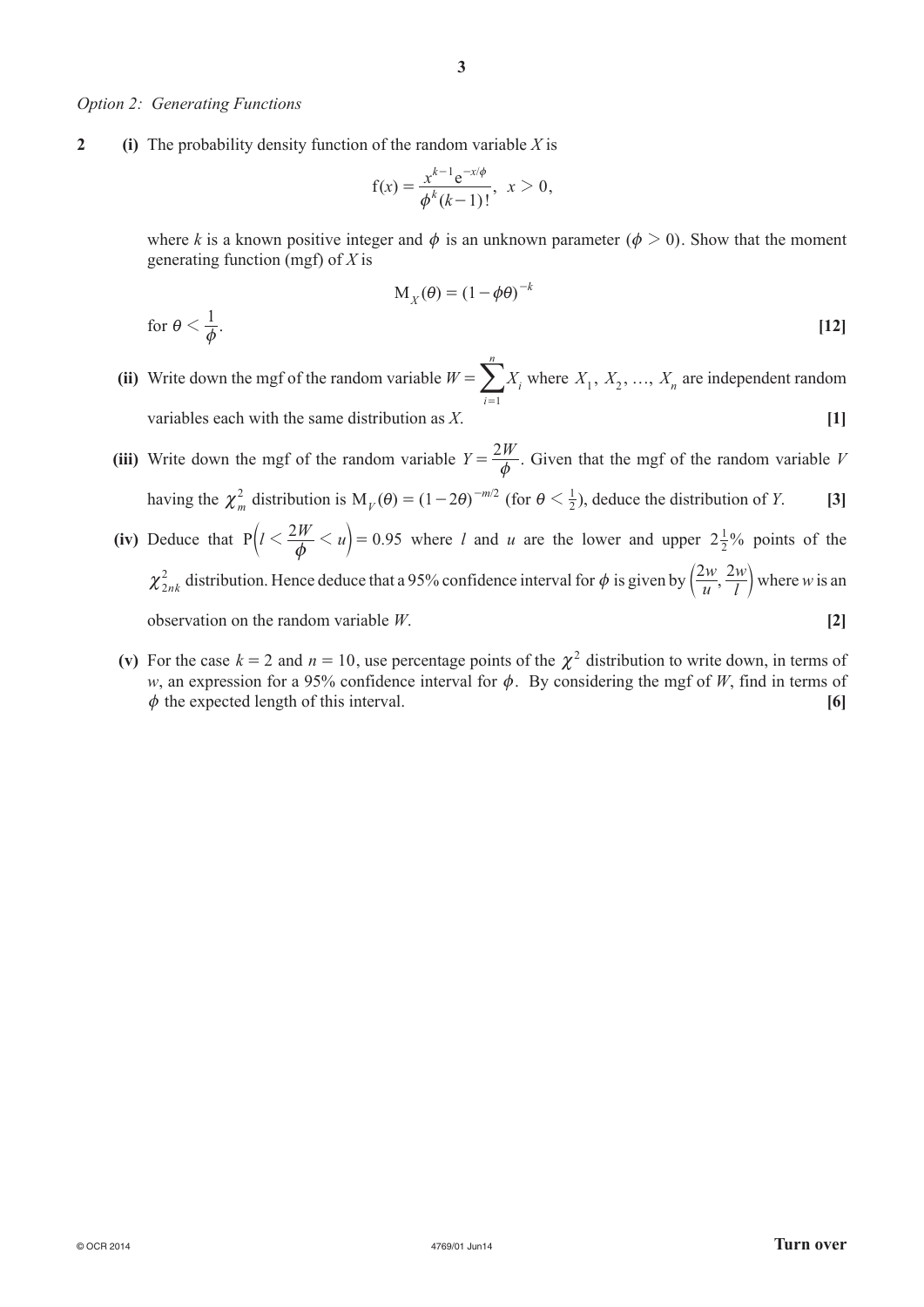### *Option 3: Inference*

- **3** (i) Explain the meaning of the following terms in the context of hypothesis testing: Type I error, Type II error, operating characteristic, power. **[8]**
	- **(ii)** A chemical manufacturer is endeavouring to reduce the amount of a certain impurity in one of its bulk products by improving the production process. The amount of impurity is measured in a convenient unit of concentration, and this is modelled by the Normally distributed random variable *X*. In the old production process, the mean of *X*, denoted by  $\mu$ , was 63 and the standard deviation of *X* was 3.7. Experimental batches of the product are to be made using the new process, and it is desired to examine the hypotheses  $H_0$ :  $\mu = 63$  and  $H_1$ :  $\mu < 63$  for the new process. Investigation of the variability in the new process has established that the standard deviation may be assumed unchanged.

The usual Normal test based on  $\overline{X}$  is to be used, where  $\overline{X}$  is the mean of *X* over *n* experimental batches (regarded as a random sample), with a critical value  $c$  such that  $H_0$  is rejected if the value of  $\overline{X}$  is less than *c*. The following criteria are set out.

- If in fact  $\mu = 63$ , the probability of concluding that  $\mu < 63$  must be only 1%.
- If in fact  $\mu = 60$ , the probability of concluding that  $\mu < 63$  must be 90%.

Find  $c$  and the smallest value of  $n$  that is required. With these values, what is the power of the test if in fact  $\mu = 58.5$ ? [16]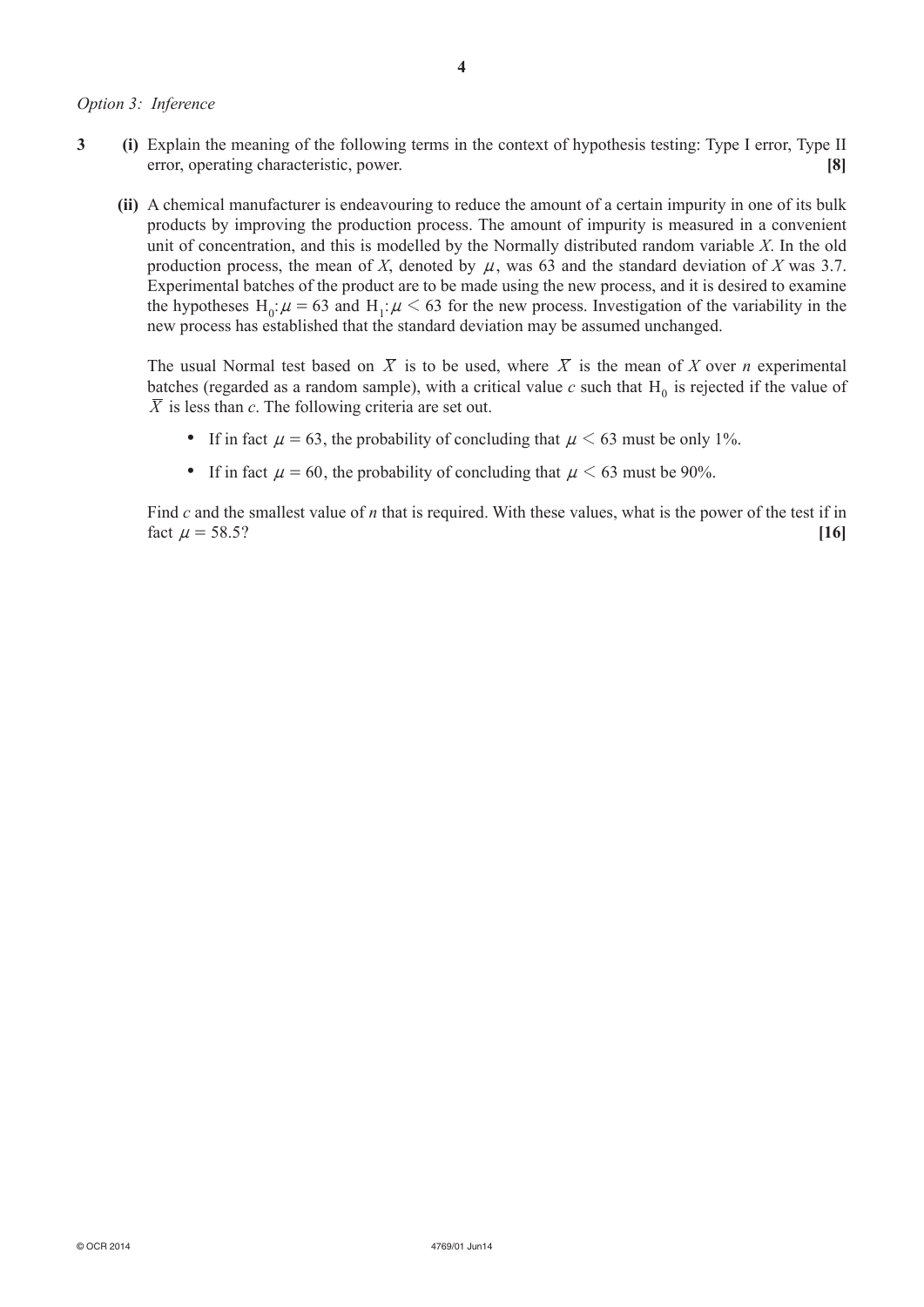*Option 4: Design and Analysis of Experiments*

**4**  A trial is being made of four experimental methods, A, B, C and D, for carrying out an industrial process. These are being compared with each other and with the standard method M. The trial is conducted according to a completely randomised design. The results, *x*, are as follows, in a suitable unit.

| Method        | Results $x$                             | Total | Mean |
|---------------|-----------------------------------------|-------|------|
| M             | 25.0 23.0 30.1 27.5 28.8 25.6 29.2 31.6 | 220.8 | 27.6 |
| А             | 37.3 34.9 30.8 40.2                     | 1432  | 35.8 |
| B             | 36.4 36.6 29.2 44.0 34.8                | 181.0 | 36.2 |
| $\mathcal{C}$ | 32.0 40.1 33.0 36.5                     | 141.6 | 35.4 |
| D             | 35.0 31.8 39.0 38.2                     | 144.0 | 36.0 |
|               | Grand total                             | 830.6 |      |

You are also given that  $\Sigma x^2 = 28260.18$ .

**(i)** The usual statistical model underlying a one-way analysis of variance is given, in the usual notation, by

$$
x_{ij} = \mu + \alpha_i + e_{ij}
$$

where  $x_{ij}$  denotes the *j*th observation on the *i*th treatment. State the properties that are assumed for the term that represents experimental error. term that represents experimental error. **[3]**

- **(ii)** Construct the usual analysis of variance table for these data. Stating your hypotheses carefully, test whether there is evidence of differences among the means for the five methods, using a 5% significance level. **[12]**
- **(iii)** In each case using the residual mean square as the estimate of the variance of the experimental error, find a 95% confidence interval for the population mean for method M and a 95% confidence interval for the population mean for method A. What do these confidence intervals suggest about these population means? **[5]**
- **(iv)** The residuals, calculated by subtracting the corresponding method mean from each observation, are given in the table below. For example the first residual for method M is  $25.0 - 27.6 = -2.6$ . Each residual gives a measure of experimental error.

| Method                      | Residuals                                           |
|-----------------------------|-----------------------------------------------------|
| M                           | $-2.6$ $-4.6$ $2.5$ $-0.1$ $1.2$ $-2.0$ $1.6$ $4.0$ |
| $\mathsf{A}$                | $1.5 - 0.9 - 5.0$ 4.4                               |
| B                           | $0.2 \t0.4 - 7.0 \t7.8 - 1.4$                       |
| $\mathcal{C}_{\mathcal{C}}$ | $-3447 - 2411$                                      |
|                             | $-10 - 42$ 3 0 2 2                                  |

The diagram in the printed answer book shows a dotplot of the residuals for method M. Complete the diagram by adding the dotplots for the other methods.

Use these dotplots to comment briefly on the assumptions you have stated in part **(i)**. **[4]**

### **END OF QUESTION PAPER**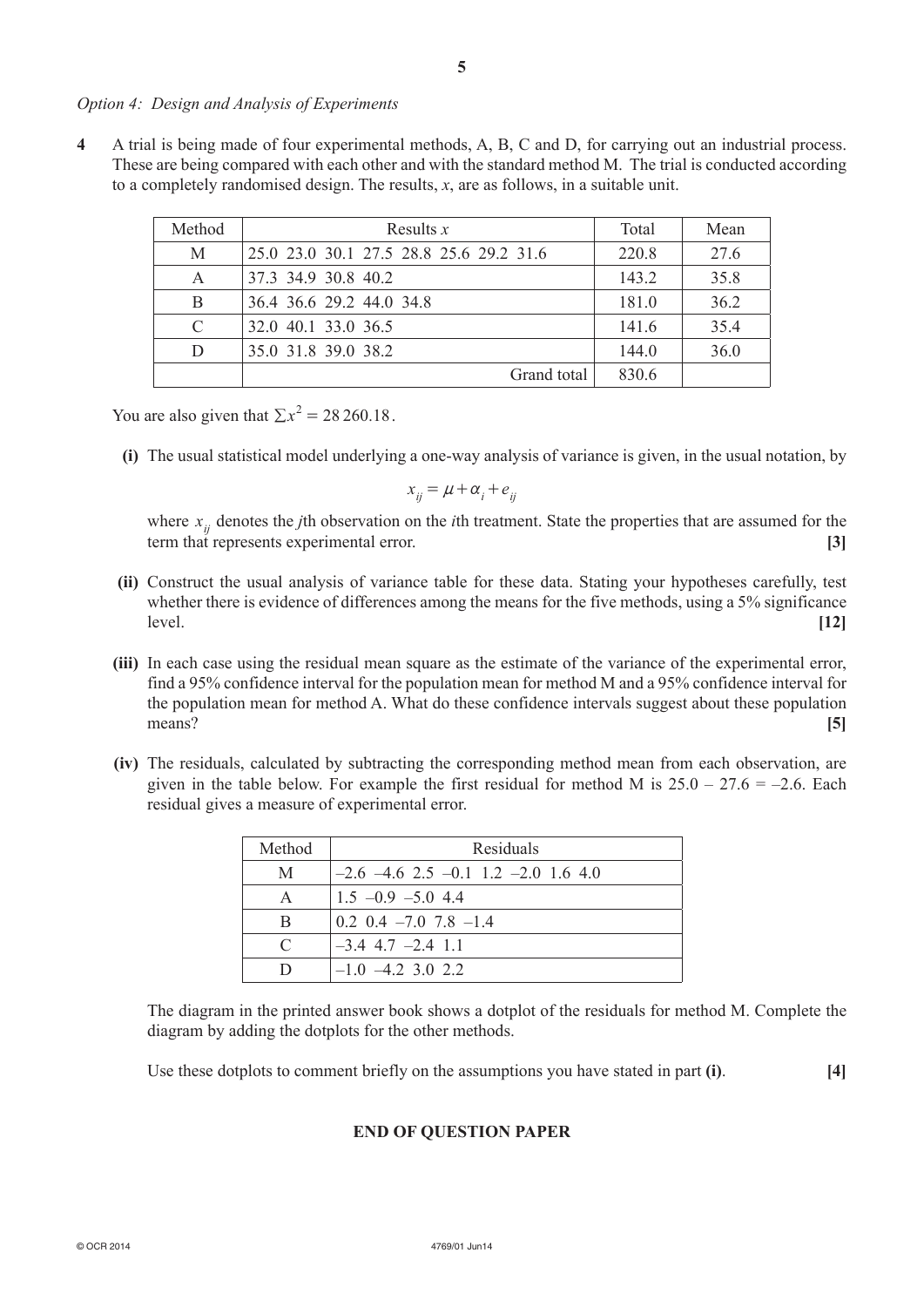## **BLANK PAGE**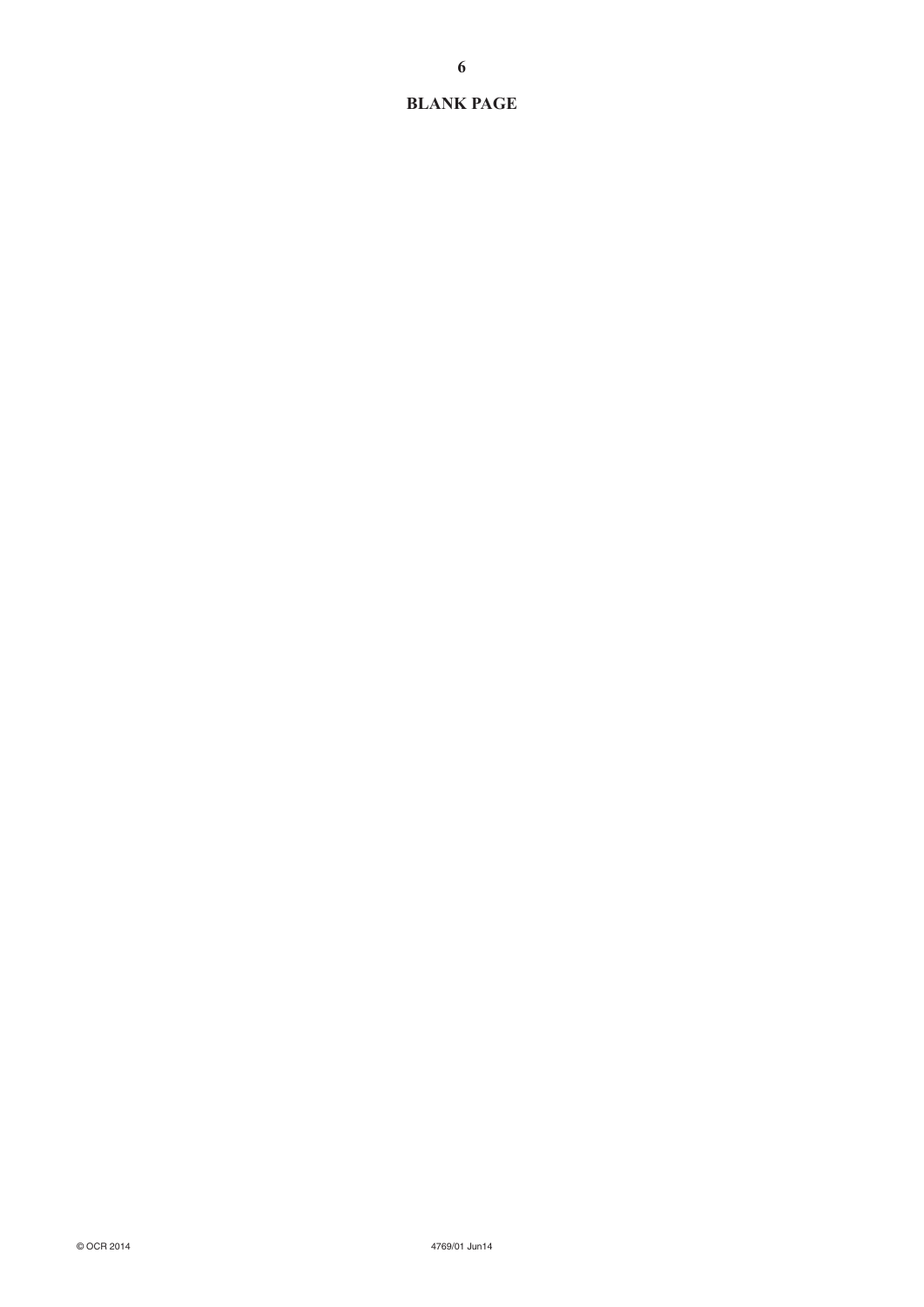## **BLANK PAGE**